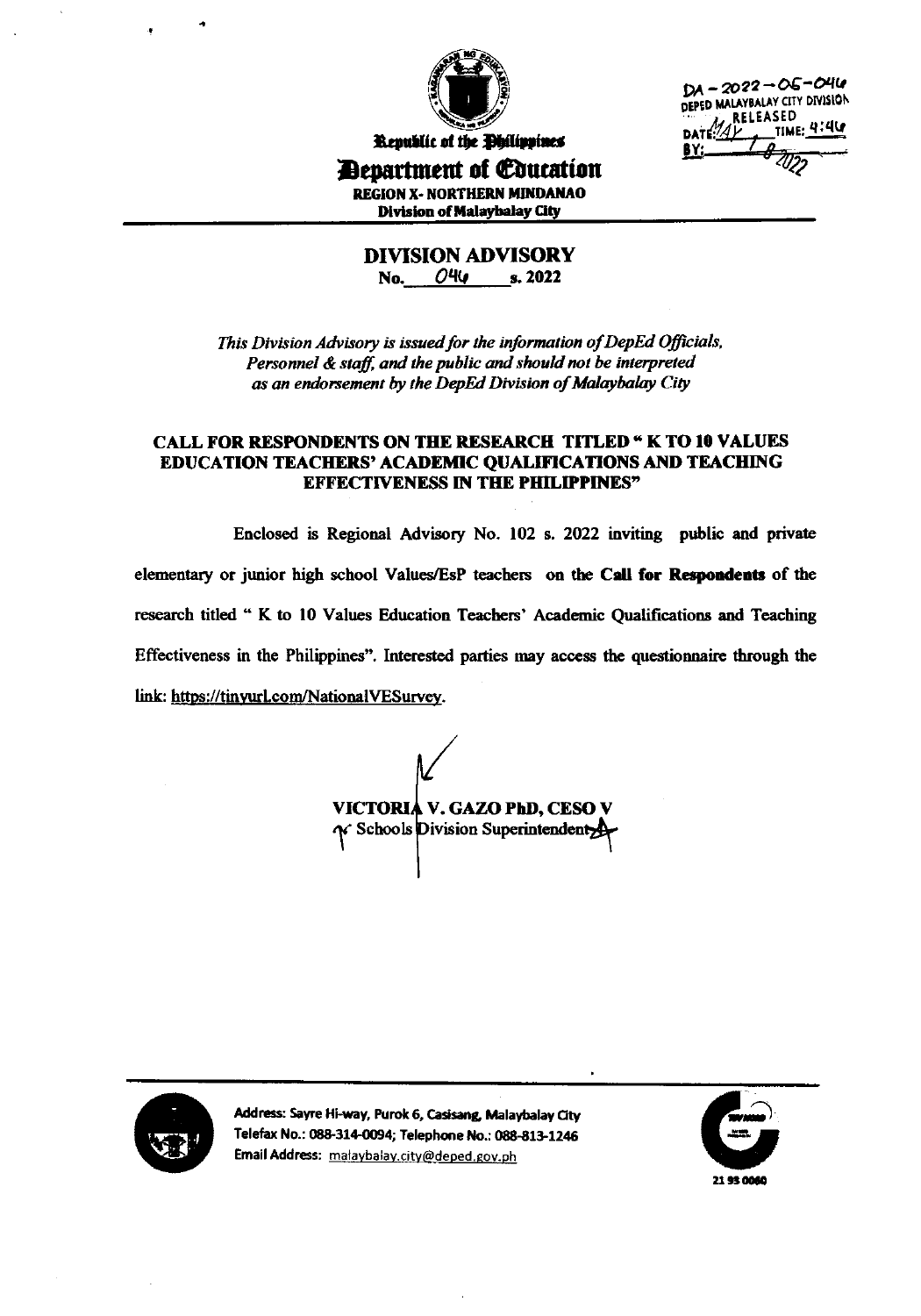

 $22 - 75695$ slaun **EDUCATION** 

## Regional Advisory No. 102, s. 2022 May 13, 2022 Complying with DepEd Order No. 8, s. 2013, this Office issues this Advisory not for endorsement per DO 28, s. 2001, but for the information of DepEd officials, personnel/staff, and the concerned public. (Visit deped 10.com)

## CALL FOR RESPONDENTS

The College of Teacher Development of the Philippine Normal University (PNU) invites public and private elementary or junior high school Values/EsP **Call** for teachers **Respondents** through link to the the at https://tinvurl.com/NationalyESurvey.

The participation of both public and private schools shall be on a voluntary basis. Further, their participation shall be subject to the nodisruption-of-classes policy stipulated in DepEd Order No. 9, s. 2005 titled Instituting Measures to Increase Engaged Time-on-Task and Ensuring Compliance therewith, Section 3 of Republic Act No. 5546 (Policy on Contributions), and DepEd Order No. 66, s. 2017 (Policy on Off-Campus Activities).

Attached is a copy of the invitation for the specific details.

This Office directs the immediate and wide dissemination of this Advisory.

**ATCH: As stated** To be indicated in the Perpetual Index under the following subjects.

**RESEARCH SURVEY** 

PPRD/anne



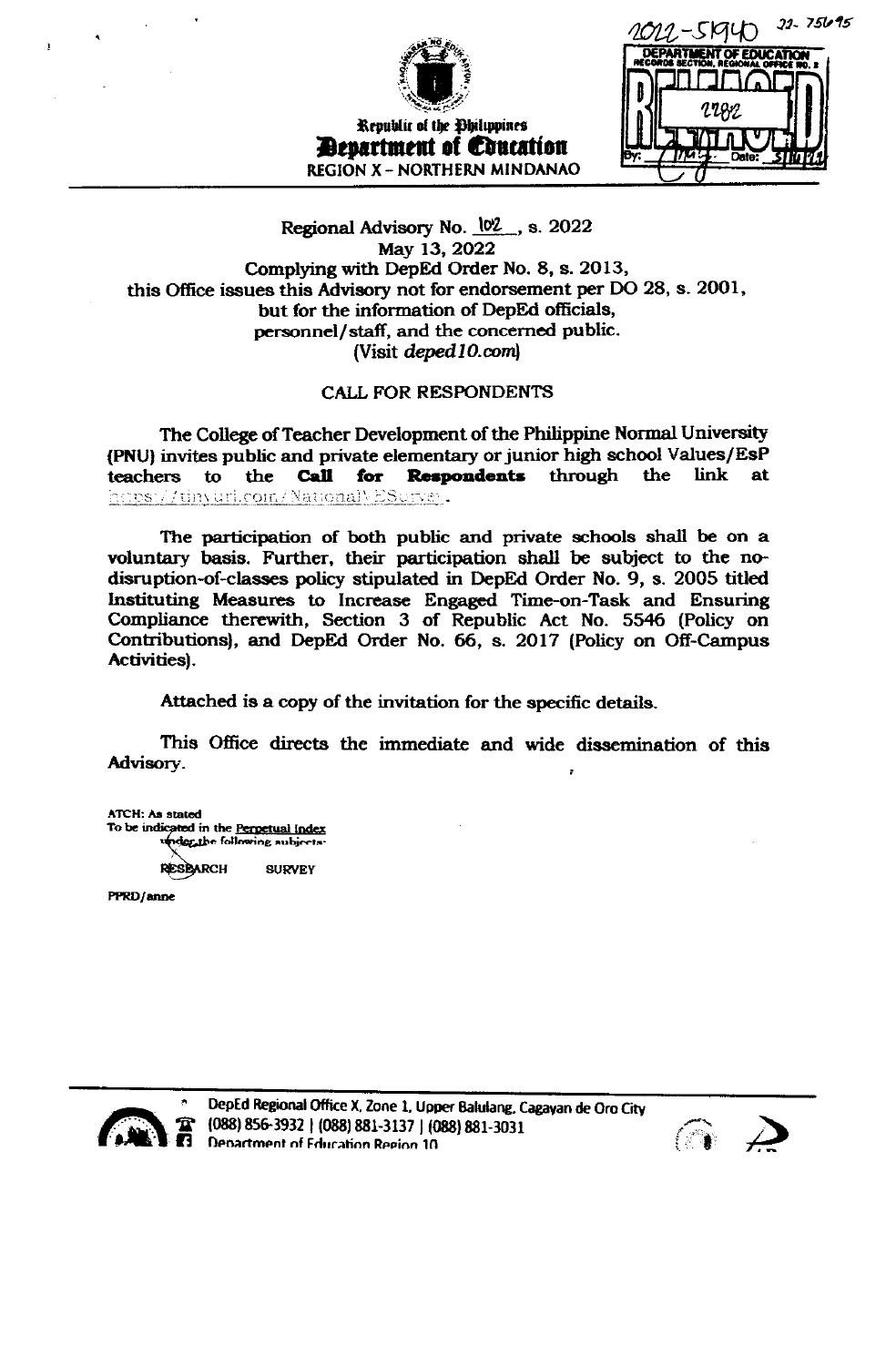# I  $\bullet$  $\bullet$  $\bullet$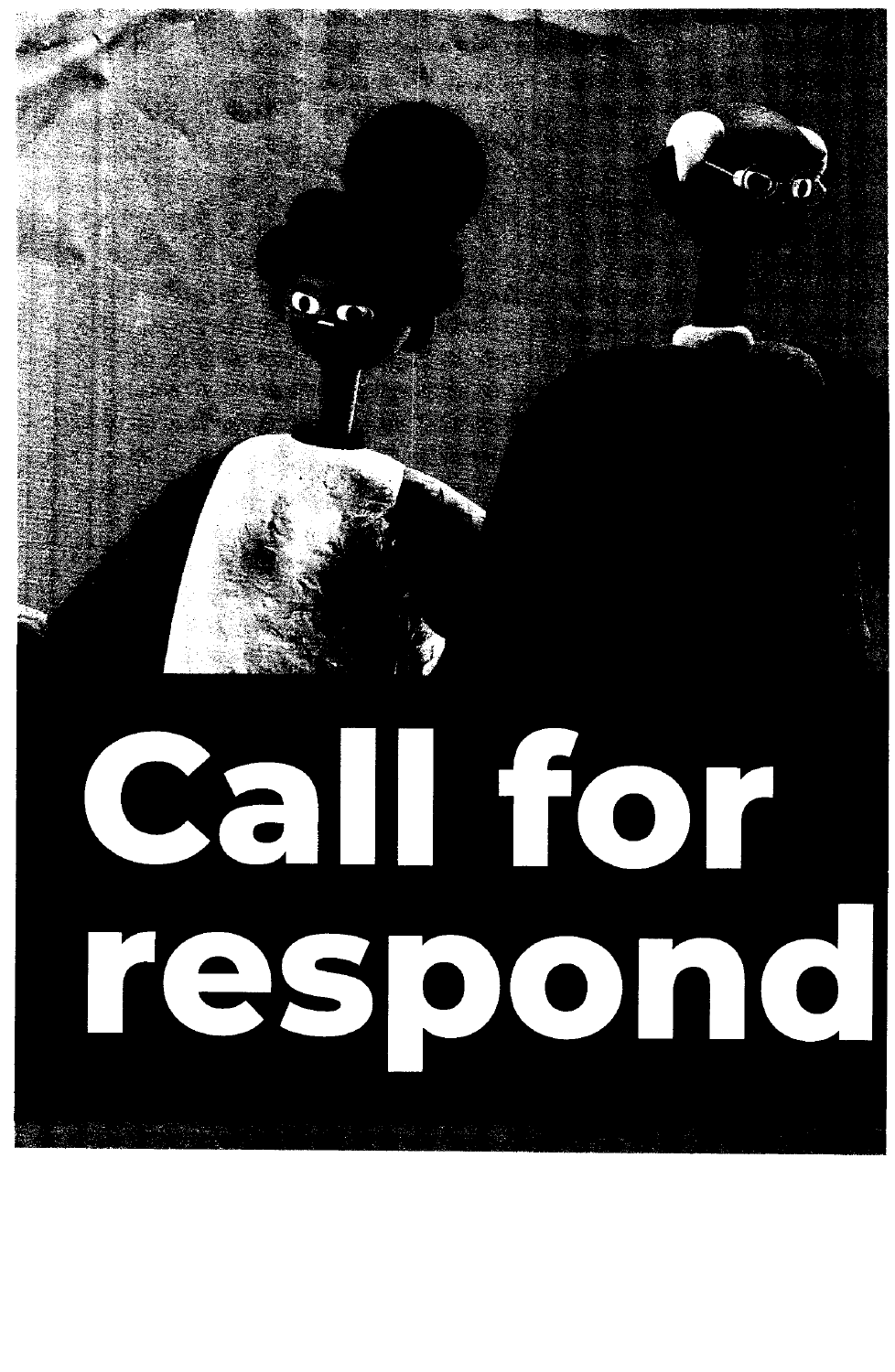## What

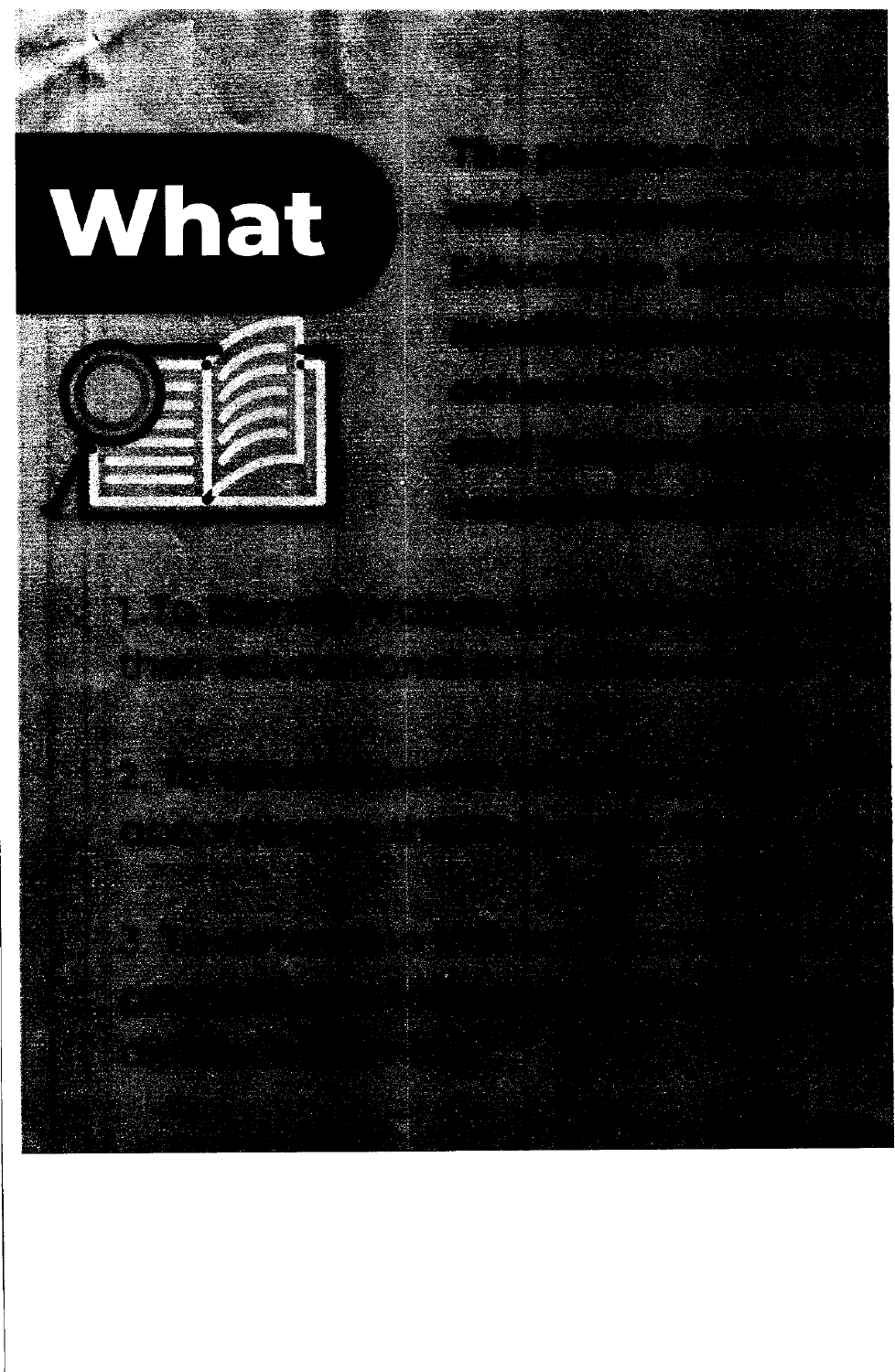## Rights and<br>Study to t

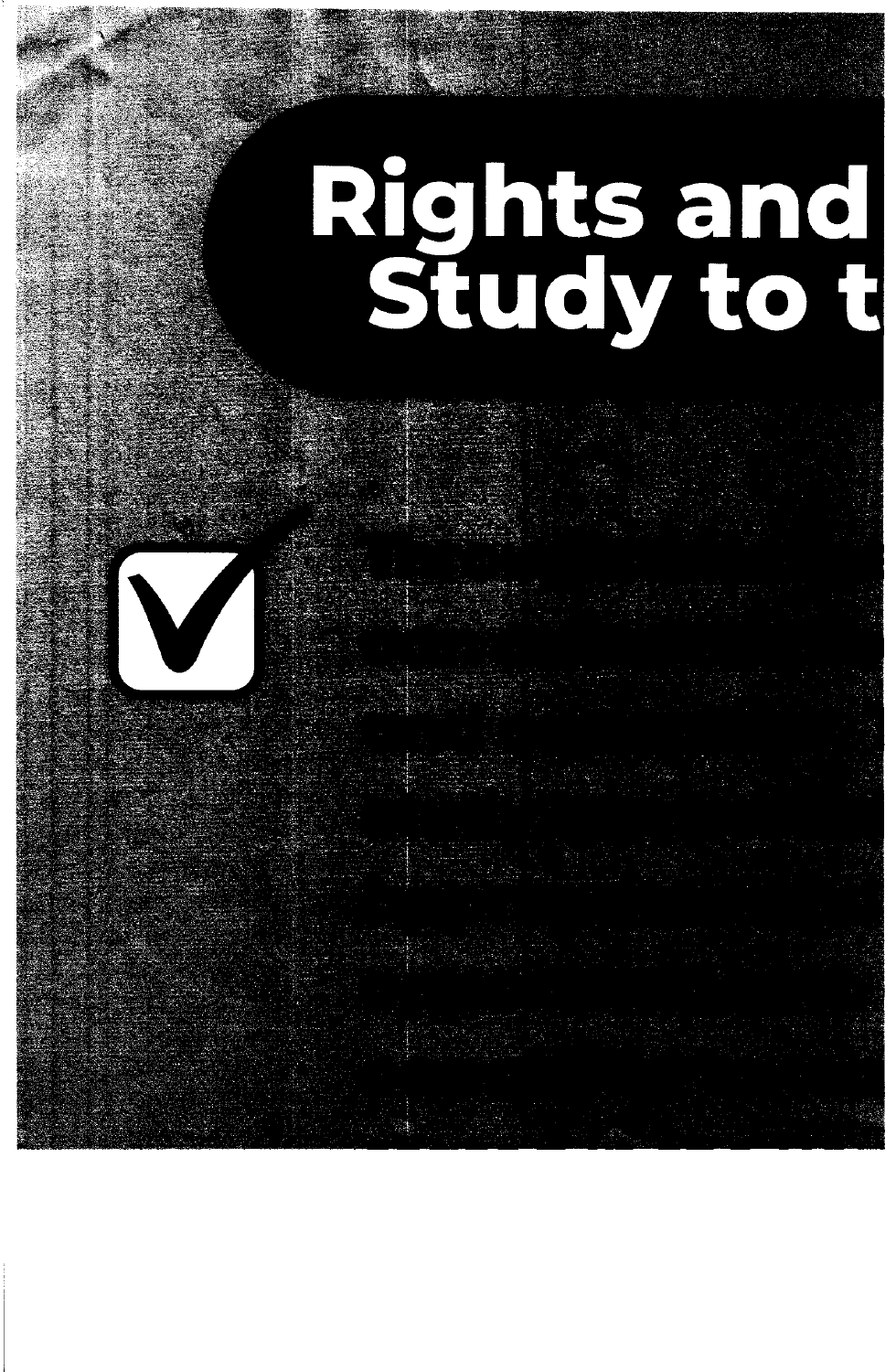

Republic of the Philippines

## *Bepartment of Education*

BUREAU OF LEARNING DELIVERY

**Office of the Director** 

## 1st Indorsement 11 April 2022

Respectfully transmitted to the DepEd Regional Directors, for appropriate action, the herein letter of junior students of the Bachelor of Values Education of the Philippine Normal University, Taft Avenue, Manila. The students are requesting assistance of the regional directors to disseminate the survey questionnaire relative to the conduct of their research, entitled "K to 10 Values Education Teachers' Academic Qualifications and Teaching Effectiveness in the Philippines."

LEILA P. AREOLA Director IV

4F Bonifacio Building, DepEd Complex, Meralco Avenue, Pasig City Telephone Nos.: (02) 687-2948, (02) 637-4799 Email Address: bid.tid@deped.gov.ph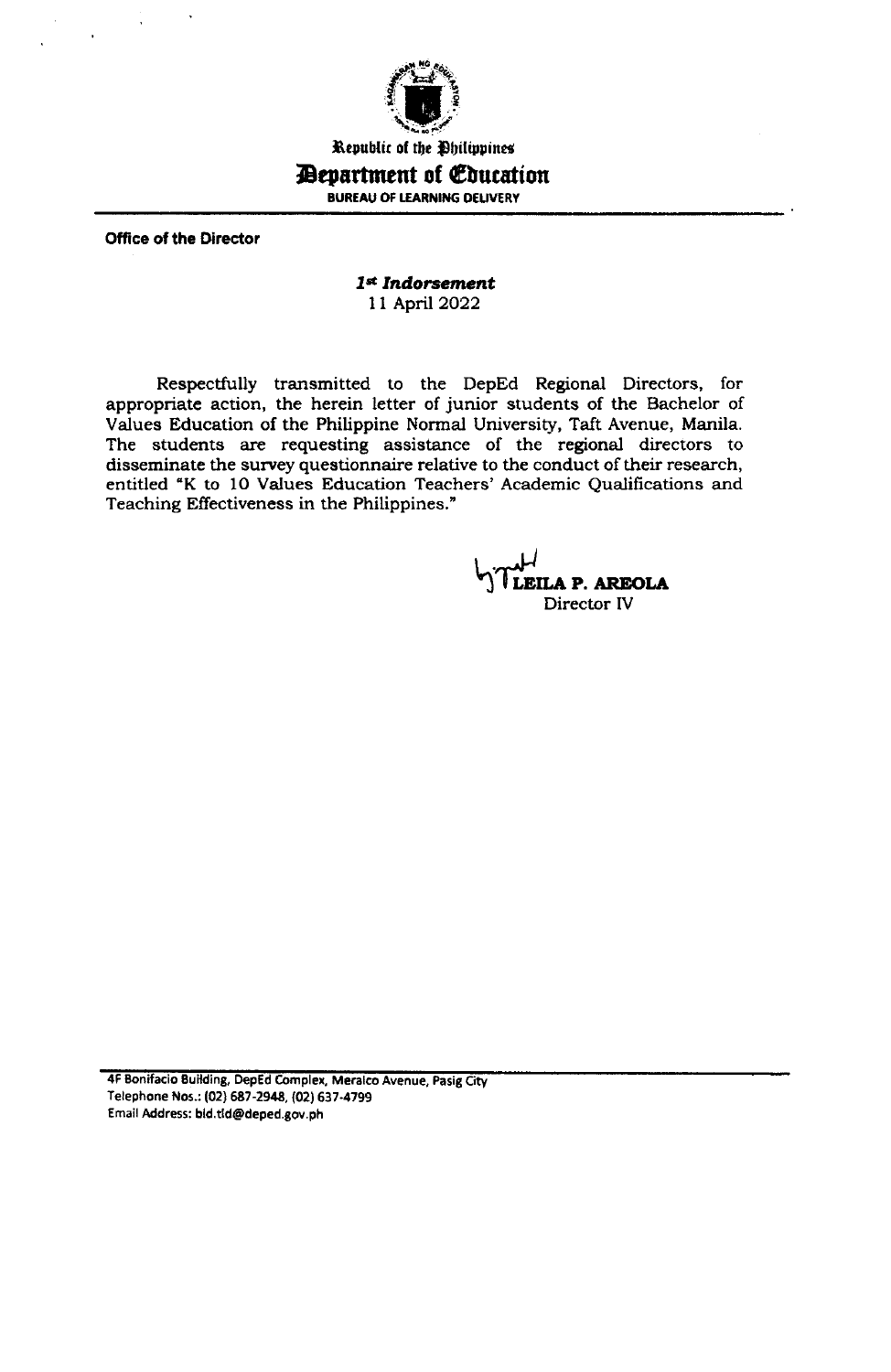

Kepublic of the Philippines

## **Department of Education**

BUREAU OF LEARNING DELIVERY

Office of the Director

## 1st Indorsement 11 April 2022

Respectfully transmitted to the DepEd Regional Directors, for appropriate action, the herein letter of junior students of the Bachelor of Values Education of the Philippine Normal University, Taft Avenue, Manila. The students are requesting assistance of the regional directors to disseminate the survey questionnaire relative to the conduct of their research, entitled "K to 10 Values Education Teachers' Academic Qualifications and Teaching Effectiveness in the Philippines."

**EILA P. AREOLA** Director  $IV_{\mathcal{A}}$ .

4F Bonifacio Building, DepEd Complex, Meralco Avenue, Pasig City Telephone Nos.: (02) 687-2948, (02) 637-4799 Email Address: bld.tld@deped.8ov.ph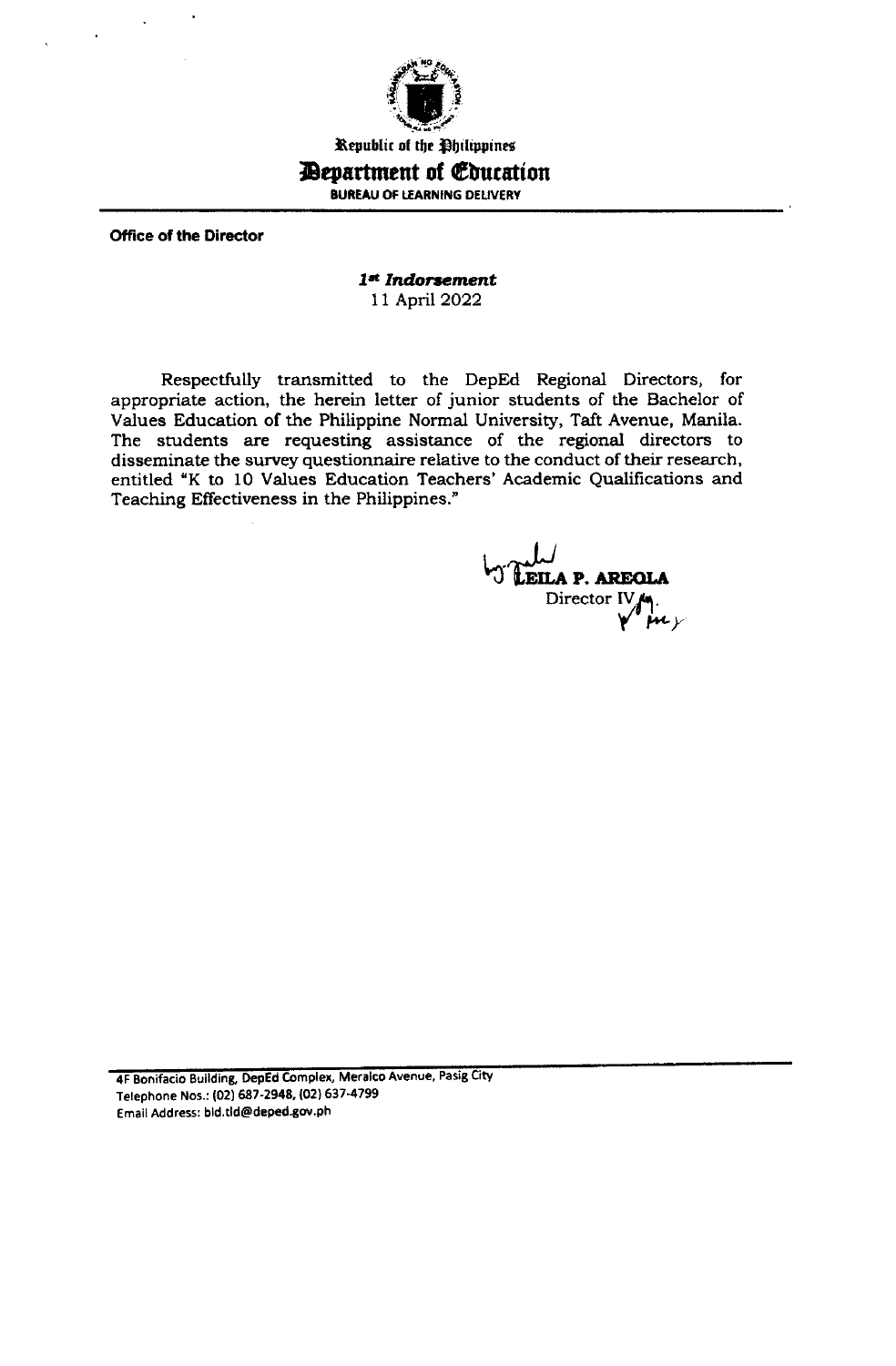

April 1, 2022

Diosdado M. San Antonio, PhD Undersecretary, Curriculum and Instruction Department of Education diosdado.sanantonio@deped.gov.ph

Dear Dr. San Antonio:

Greetings of peace!

We, the junior students of the Bachelor in Values Education at Philippine Normal University, are currently conducting a study entitled, "K-10 Values Education Teachers' Academic Qualifications and Teaching Effectiveness in the Philippines" as part of our course requirements in 2S-VE24 Research 2 Thesis Writing in Values Education.

The purpose of this study is to examine the qualifications and parameters of teaching effectiveness of Values Education teachers across the country in proposing qualification standards apropos of the Republic Act 11476 otherwise known as Good Manners and Right Conduct and Values Education Act. In line with this, the researchers seek:

- $\mathbf{L}$ To identify Values Education teachers' qualifications in terms of their educational and professional background
- 2. To determine Values Education teachers' teaching effectiveness according to the seven domains of the Philippine Professional Standards for Teachers in face-to-face and online distance learning; and
- To correlate Values Education teachers' academic qualifications and teaching  $3<sub>1</sub>$ effectiveness in face-to-face and online distance learning.

In order to attain these objectives, we would like to ask for your agency's assistance in disseminating our survey questionnaire to the regional directors. We aim to collect data from K-10 Edukasyon sa Pagpapakatao teachers across the country.

This research has been reviewed and in compliance with research ethics provisions of the Philippine Normal University. Rest assured that the data will solely be used for the purpose and objectives of the research.

 $\label{eq:2} \mathbb{E}\left[\mathbb{E}\left[\mathbb{E}\left[\mathbb{E}\left[\mathbb{E}\left[\mathbb{E}\left[\mathbb{E}\left[\mathbb{E}\left[\mathbb{E}\left[\mathbb{E}\left[\mathbb{E}\left[\mathbb{E}\left[\mathbb{E}\left[\mathbb{E}\left[\mathbb{E}\left[\mathbb{E}\left[\mathbb{E}\left[\mathbb{E}\left[\mathbb{E}\left[\mathbb{E}\left[\mathbb{E}\left[\mathbb{E}\left[\mathbb{E}\left[\mathbb{E}\left[\mathbb{E}\left[\mathbb{E}\left[\mathbb{E}\left[\mathbb{E}\left[\mathbb{E}\left[\mathbb{E}\left[\mathbb$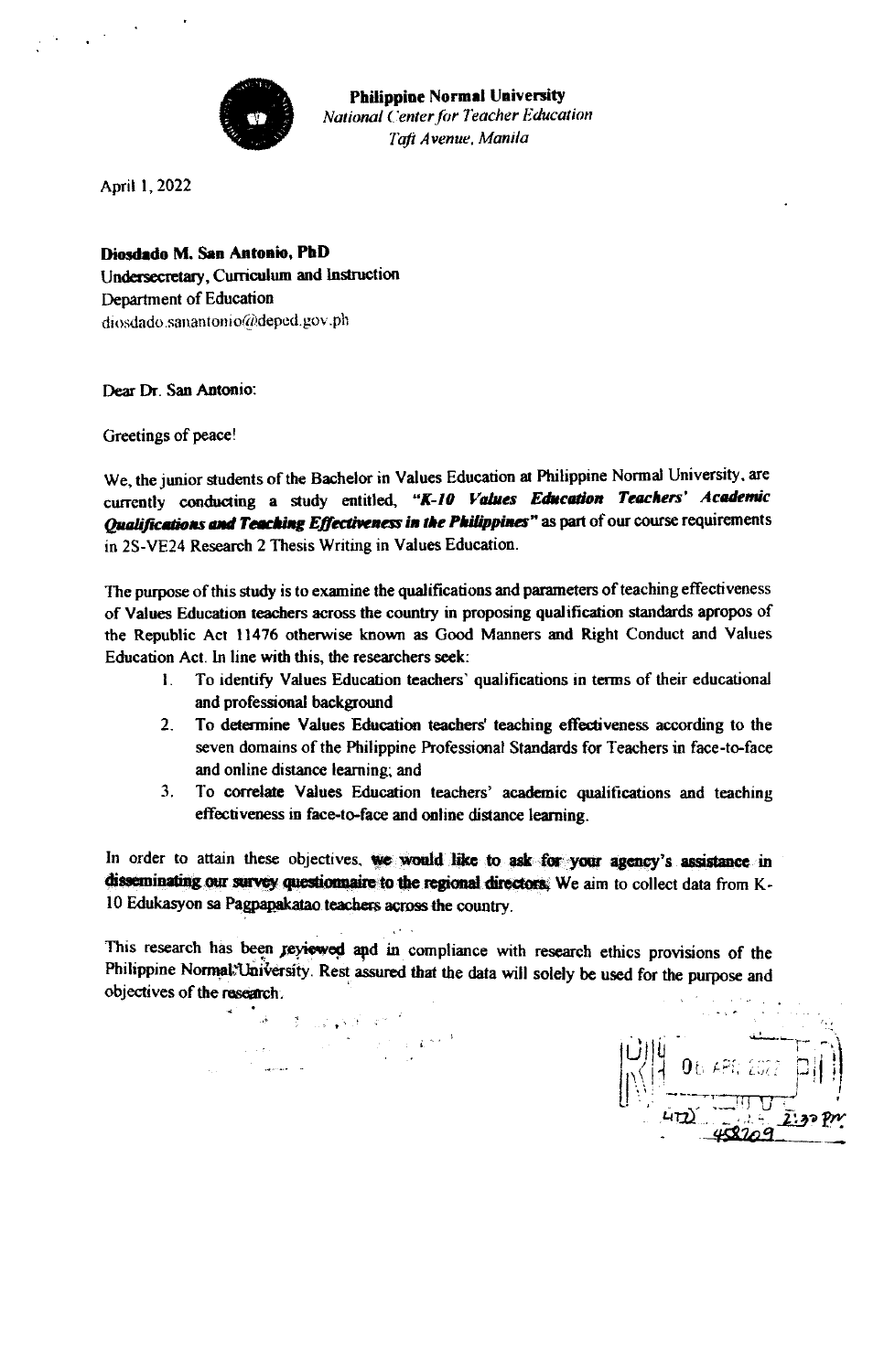

Should you have any questions or points of clarification, please do not hesitate to contact us at 0928 95233 87 (Smart). You may also communicate with our research adviser Prof. Elanor Bayten at 0917 89131 93 (Globe) for any concerns you may have for this study.

Your office together with other units of the Department of Education will be furnished with ecopies of the results of the study. Invitation for public presentation and dissemination of results will also be extended to all teachers and stakeholders of DepEd.

May this request merit your attention and approval.

Thank you very much.

Respectfully yours,

Kristine I. Patoc, Research Team Leader patoc.ki@pnu.edu.ph

Angelica F. Bardaje, Researcher

bardaje.af@pnu.edu.ph

Cueto, Researcher cueto.hf@pnu.edu.ph

ames Ichie J. Golosino, Researcher

golosino.ij@pnu.edu.ph

Leigh/loselfe R. Padolina, Researcher padofina.ljr@pnu.edu.ph

 $\frac{1}{2}$ deling

Érica M. Catalino, Researcher catalino.em@pnu.edu.ph

Bea Jane B. Domalaon, Researcher domalaon.bjb@pnu.edu.ph

Jhamie Ilagan, Researcher ilagan.j@pnu.edu.ph

Jubiely MASaguipado, Researcher saguipado.jm@pnu.edu.ph

Erika Padla D. Geonzon, Researcher geonzon.epd@pnu.edu.ph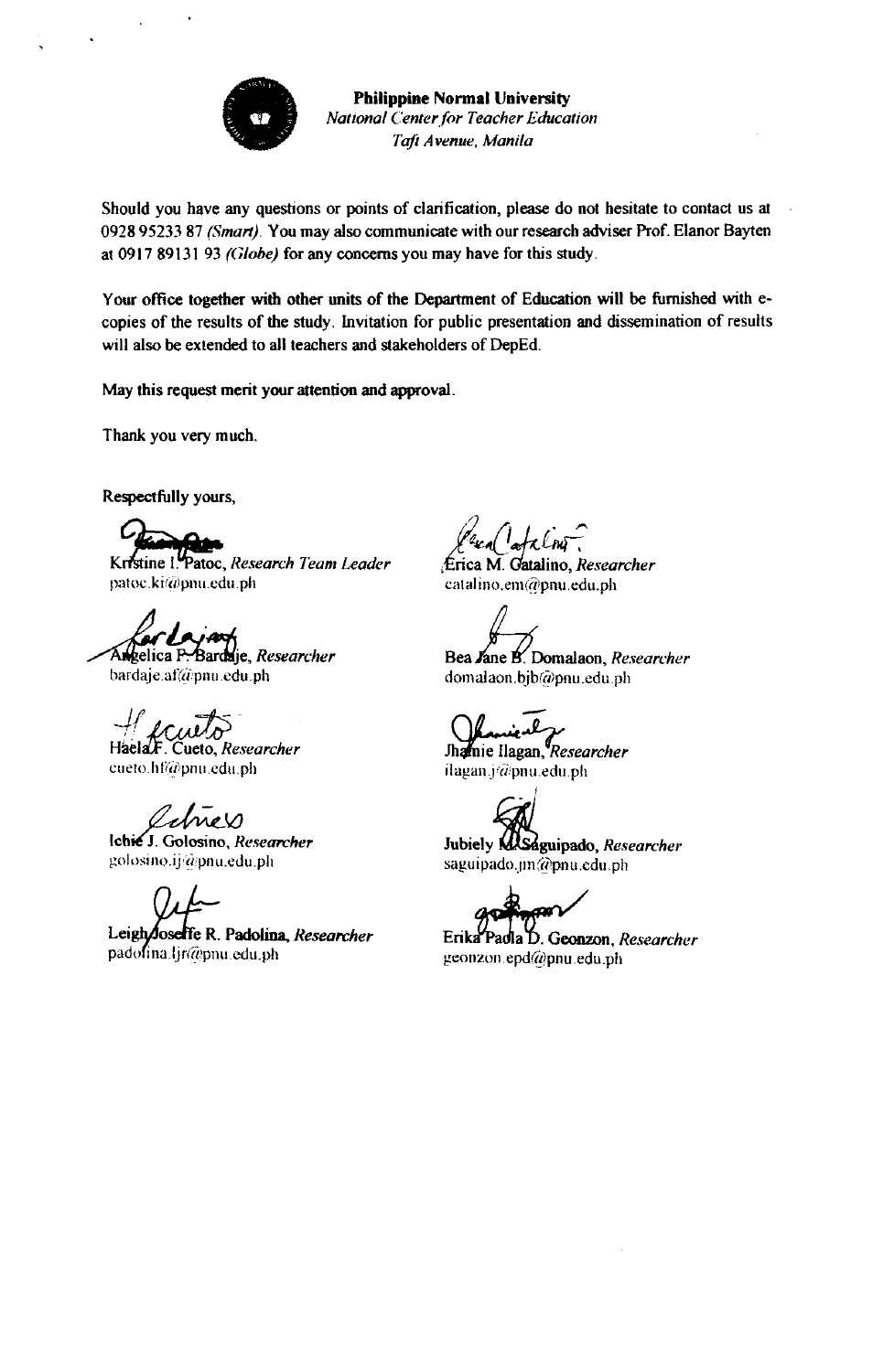

Noted by:

Prof. Eland O. Bayten



**Research Advisers Values Education Program** 

Recommending Approval:

mylig Dr. Zyralie A. Bedural

**Associate Dean** Faculty of Behavioral and Social Sciences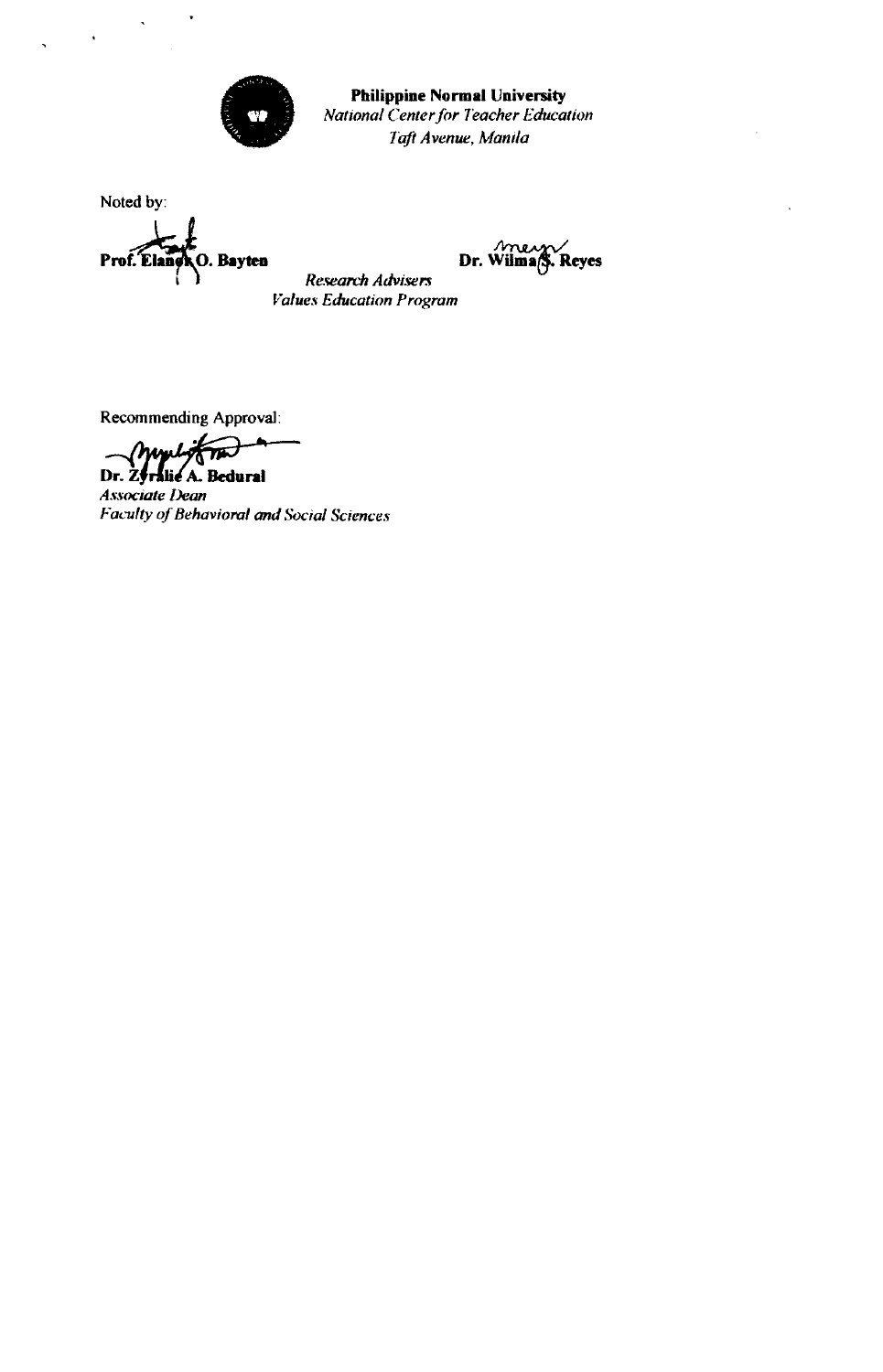

May2,2022

Arturo B. Bayocot, PhD, CESO V Regional Director, Northem Mindanao Department of Education

Dear Dr. Bayocot:

Greetings of peace!

This is to respectfully inform your office that our final survey questionnaire has been validated by experts and has undergone pilot testing for its feasibility. This survey instrument is for our study entitled, "K-10 Values Education Teachers' Academic Qualifications and Teaching Effectiveness in the Philippines" which was officially endorsed by the Department of Education - Bureau of Leaming Delivery last April 18, 2022 to the different DepEd Regional offices.

In line with this, we humbly ask for your assistance in the dissemination of our research survey questionnaire to all Values Education teachers within your region.

Attached with this communication are the following:

1. Link and QR Code for our research survey questionnaire:

https://tinyurl.com/NationalVESurvey.

2. Publication materials containing detailed information about the study and the researchers

3. Copy of endorsement letter from DepEd Central Office

Should you have questions or poins of clarification, please do not hesitate to contact us at 0928 9523 387 (Kristine Patoc). You may also communicate with one of our research advisers Prof. Elanor Bayten at (0917 8913 193) for any concerns you may have for this study.

We are looking forward to your favorable response.

Thank you very much.